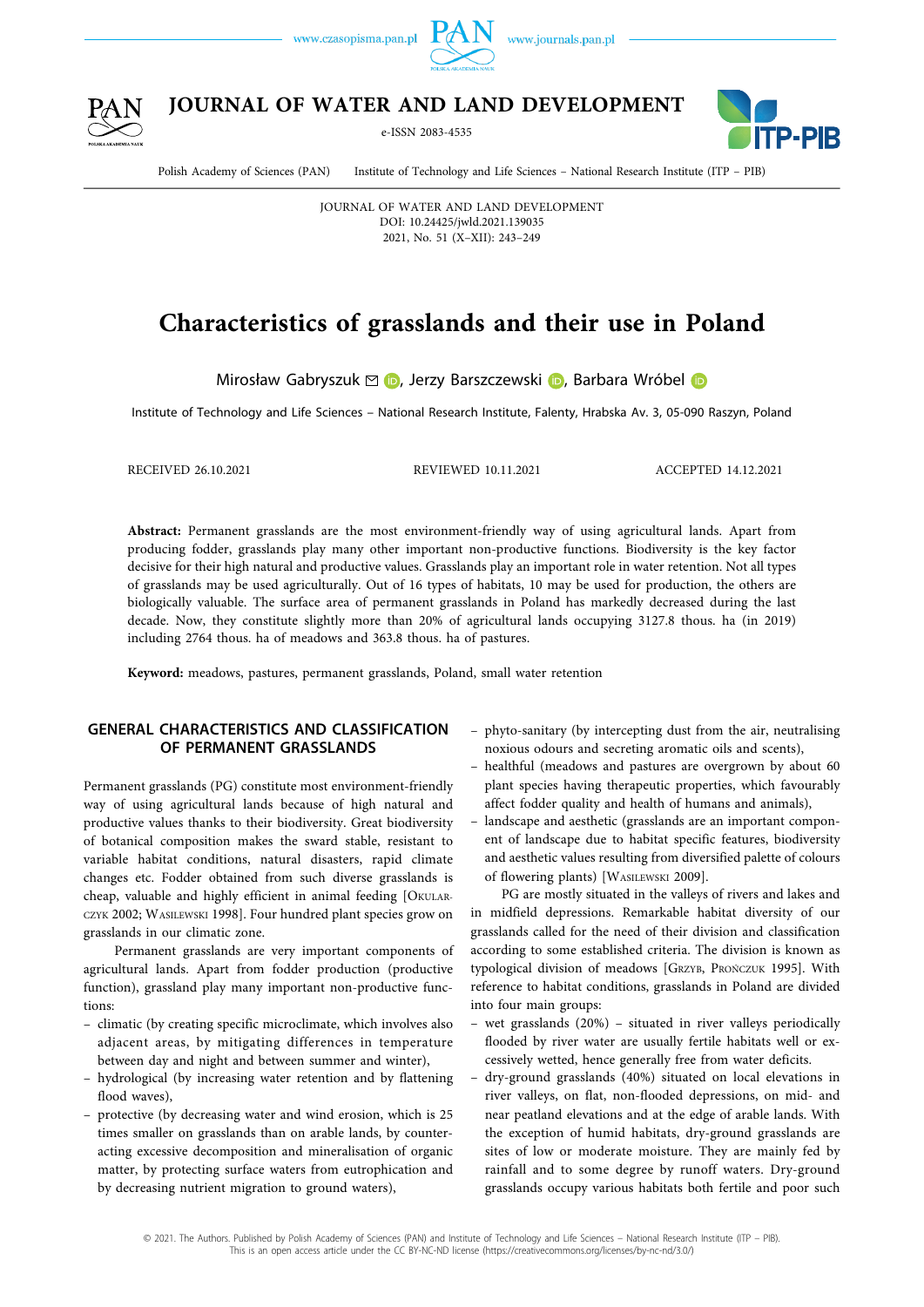as impoverished dry grounds which are more suitable for afforestation than for grassland management with high inputs of nutrients and substantial irrigation.

- bog grasslands (8%) situated on peatlands and wetlands are characterised by usually excessive moisture. They are overgrown mainly by sedges and often by mosses. Bog grasslands are not used agriculturally but have high natural values.
- post-bog grasslands (32%) situated on reclaimed peatlands of fairly uniform soils mostly consisting of peat or partly decomposed peat and of stable moisture. They are usually drained. Without irrigation and proper grassland management and use, such grasslands experience rapid and unfavourable changes. Botanical composition is subject to changes and nitrogen is released due to decomposition of peat there. Released nitrogen not used by plants penetrates to ground and surface waters and partly to the atmosphere. Peat becomes pulverised resulting in the loss of proper physical and water properties of peat soils [JANKOWSKA-HUFLEJT 2007; KOSTUCH, NAZARUK 2000].

Each group is divided into four types of habitats. Affiliation of a given grassland to definite group and habitat type is determined by its most important features: location in the terrain, soil type, fertility and water relations, and present biological process. These properties are reflected by specific plant cover (plant community), which is not a diagnostic feature but makes identification of particular units easier.

Not all kinds of grasslands may be used in agriculture. The main obstacles include: soil type and quality, moisture conditions, location of grasslands in terrain and fodder quality of overgrowing vegetation. Out of 16 kinds of grassland habitats, 10 can be used as pastures or meadows.

Dry grounds (impoverished, proper, rain-fed and wet), post-bog grasslands (drying, degraded, proper and wetting) and drying and/or proper wet grasslands are mainly used as meadows. Impoverished, proper and rain-fed dry grounds, post-bog grasslands (drying, degraded and proper) and drying wet grasslands are used as pastures. The six remaining kinds of grasslands i.e. all bogs and two wet grasslands are classified as natural habitats, which are not used in agriculture mainly due to their water conditions [BARSZCZEWSKI, WESOŁOWSKI 2015].

Hay yields from meadows or from pasture sward may vary from 1 to 11 Mg⋅ha<sup>-1</sup>. According to KOSTUCH and NAZARUK [2000], productive potential of our grasslands after exclusion of protected areas, proper regulation of water conditions and application of necessary management measures, was estimated in the year 1978 at about 30 mln Mg of hay, which is equivalent of 18 mln Mg of grain. Present utilisation of this potential is estimated at about 55%. It means loosing the opportunity of obtaining large amounts of fodder, which is one of the cheapest fodders calculated both per unit mass or per protein or per energy yield. Noteworthy, high and valuable yields are determined by appropriate management, air

and water relations and the composition of grassland sward dominated preferably by most valuable species of grasses and legumes. Growing demand for high quality fodder in dairy farms stimulates changes in the present ways of grassland utilisation, fertilisation, preservation of fodder and organisation of feeding [BARSZCZEWSKI 2008; JANKOWSKA-HUFLEJT *et al*. 2009]. Present status of grasslands and the ways of their agricultural use are closely associated with animal stock and directions of animal breeding.

### **DISTRIBUTION OF PERMANENT GRASSLANDS AND SOIL CONDITIONS**

The area of permanent grasslands has markedly shrunk in the last decade in Poland. At present, they now constitute slightly more than 20% of agricultural lands and occupy 3127.8 thous. ha including 2764 thous. ha of meadows and 363.8 thous. ha of pastures (data for 2019).

Since 2003 till 2020, grasslands occupied on average 3.24 mln ha of agricultural lands while in 2020 they covered 3.01 mln ha (Tab. 1). In this time period, the area of meadows slightly increased from 2.3 mln ha to 2.6 mln ha in 2020. So, the decline of grassland area proceeded at a cost of pastures, constituting on average 18.8% of agricultural lands. The area of pastures decreased from 0.9 mln ha in 2003 to 0.4 mln ha in 2019 and 2020. There are several reasons of such situation. The first is that the Main Statistical Office takes into account only pastures in good agriculture (utilised and fertilised). The second reason is the decreasing area of agricultural lands which are supplemented by ploughed pastures of stable water relations. The third reason consists in the abandonment of ruminant breeding in small farms that kept only few heads and resulting concentration of breeding and bigger milking of cows [WASILEWSKI 2011]. High milking efficiency of dairy cattle requires far reaching changes in the ways of feeding. Now, cattle are fed with preserved bulk fodder and concentrated fodder the year round according to the Total Mixed Ration (TMR) feeding system. Part of pastures remained and the other part was used as meadows.

To analyse PG in Poland further, provinces were divided into two categories. Fourteen provinces with prevalence of productive grasslands were attributed to the first category. The second was composed of two provinces with a high percent of grasslands situated in mountain and submountain regions where environmental functions are particularly important. Provinces of the first category were divided in four groups differing in the share of grasslands in the structure of agricultural lands:

group I – less than 10% share – Kujawsko-Pomorskie and Opolskie Provinces;

group II – 10–20% share – Lubelskie, Łódzkie, Wielkopolskie, Pomorskie, Zachodniopomorskie and Dolnośląskie Provinces;

**Table 1.** Changes in the area of permanent grasslands in Poland (mln ha) in the years 2003–2020

| Grasslands | 2003 | 2005 | 2007 | 2009 | 2011 | 2013 | 2015 | 2017 | 2019 | 2020 |
|------------|------|------|------|------|------|------|------|------|------|------|
| 'Total     | 3.3  | 3.4  | 3.3  | 3.2  | 3.3  | 3.2  | 3.1  | 3.2  | 3.2  | 3.0  |
| Meadows    | 2.3  | 2.4  | 2.5  | 2.5  | 2.6  | 2.6  | 2.7  | 2.8  | 2.8  | 2.6  |
| Pastures   | 0.9  | 1.0  | 0.8  | 0.7  | 0.7  | 0.6  | 0.4  | 0.4  | 0.4  | 0.4  |

Source: own study based on GUS [2020].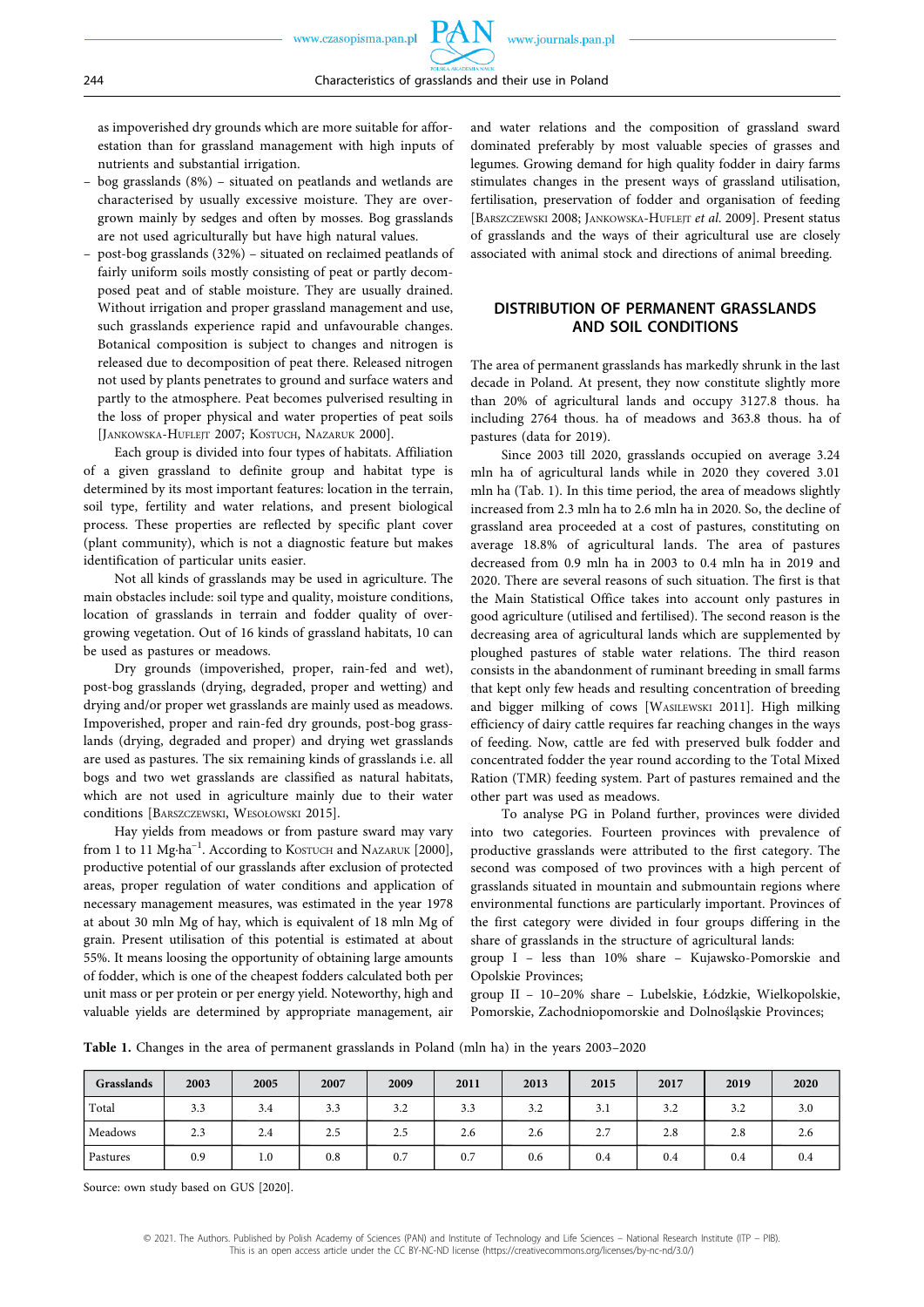www.journals.pan.pl

group III – 20–30% share – Mazowieckie, Świętokrzyskie, Śląskie and Lubuskie Provinces;

group IV – more than 30% share – Podlaskie and Warmińsko-Mazurskie Provinces.

Małopolskie and Podkarpackie Provinces, both with prevailing environmental functions of PG, were also attributed to group IV (Fig. 1).



Fig. 1. The share of permanent grasslands (TUZ) in the structure of agricultural land in 2020 with the distinction of group IV with grassland of special importance for the environment; source: own study based on GUS [2020]

The share of permanent grasslands in agricultural lands differs among particular regions of the country (Fig. 1); in Małopolskie Province and in Podlaskie Province it markedly exceeds (>40% and about 40%, respectively) the country mean. In Warmińsko-Mazurskie and Podkarpackie Provinces, the share exceeds 30%. On the contrary, the share of grasslands in agricultural lands in Kujawsko-Pomorskie and Opolskie Provinces is about 10%.

Permanent grasslands usually occupy sites inappropriate for field crops because of moisture conditions, types of soil (peat) or elevation in mountain areas. Grasslands overgrow only 1.5% of good and very good soils but more than 40% of poorest soils. Soils ranked to the soil-agricultural complex 1z (good and very good) constitute only 2% of grasslands, those ranked to the complex 2z (medium) – about 60%. Such soils are a potential reserve of bulk fodder. Soils of the complex 3z (poor and very poor) are occupied by grasslands in 38%, usually in areas too dry or too wet for arable management [BARSZCZEWSKI 2015; JANKOWSKA-HUFLEJT, DOMAŃSKI 2008].

## **MEADOWS**

Analysis of meadow productivity in the last decade has shown (Tab. 2) that unfavourable thermal and water conditions i.e. high air temperatures and too small precipitation (in the years 2015, 2018 and 2019) determined yielding and resulted in adverse changes in the structure of sward of grasslands, particularly those located in dry ground locations fed mainly by rainfall. As a rule, autumn rainfalls partly supplement water deficits and lead to the regeneration of some plant species. Unusual winters, however, with practically absent snow cover in lowlands accompanied by positive temperatures and low precipitation increase water deficits in soil. Seven years out of the decade (2011–2014, 2016–2017 and 2020) were typical with respect to thermal and water conditions and gave similar yields both total and in particular cuts. Mean hay yield from the first cut in the year 2020 amounted 0.248 Mg∙ha–1 and the total harvest from meadows that occupy 2613.2 thous. ha was estimated at 6480.7 thous. Mg. Thermal and water conditions during the regrowth of the second cut were optimum across the country and mean yield from this cut was 1.85 Mg∙ha–1 and total harvest was 2221.3 thous. Mg. Meadow yields from the third cut were estimated at 2221.3 thous. Mg. Mean hay yield from three cuts in Poland in the year 2020 was 5.18 Mg∙ha–1, and the total harvest was 13536.3 thous. Mg, which does not differ from respective figures in the previous years. The yield of grassland irrigated, regardless of a floristic type, was 2- to 3-fold higher than the yield of non-irrigated grassland. Hay harvested in irrigated meadows met the crude fibre, ash and fat requirements of animals [GRABOWSKI *et al*. 2020].

Hay drying is still the dominating technology of preservation of meadow sward in Poland. According to the Main Statistical Office [GUS 2020], 55.4% of harvest from permanent meadows were processed for hay in 2019. Statistical data indicate, however, that more and more popular is conservation of meadow sward by ensilage. At present, more than 21.1% of harvest from permanent meadows is ensiled in Poland while in the year 2000 it was only 4.9% of total harvest (Fig. 2). Most (34%) of harvest from meadows is ensiled in north-eastern Poland (Podlaskie and Warmińsko-Mazurskie Provinces – Tab. 3). This is an effect of intensive dairy cattle breeding there, which demands the highest quality of bulk fodder [WRÓBEL 2015].

### **PASTURES**

Permanent pastures occupy only 2.5% of agricultural lands but are their important component. Grazing is the most natural form of summer feeding of animals. Pastures play many important functions in farms, in productive space and in rural areas.

**Table 2.** Meadow yield in Poland in the years 2011–2020

| <b>Meadows</b>             | 2011    | 2012    | 2013    | 2014    | 2015    | 2016    | 2017    | 2018    | 2019    | 2020    |
|----------------------------|---------|---------|---------|---------|---------|---------|---------|---------|---------|---------|
| Area (thous, ha)           | 2588.7  | 2521.3  | 2564.6  | 2634.4  | 2658.1  | 2691.6  | 2795.8  | 2754.5  | 2764    | 2613.2  |
| Yield $(Mg \cdot ha^{-1})$ | 5.05    | 5.19    | 5.08    | 5.21    | 4.19    | 5.24    | 5.42    | 4.71    | 4.46    | 5.18    |
| Harvest (thous. Mg)        | 13084.9 | 13082.5 | 13028.0 | 13718.1 | 11126.4 | 14097.8 | 15146.0 | 12503.4 | 12334.7 | 13536.3 |

Source: own study based on GUS [2020].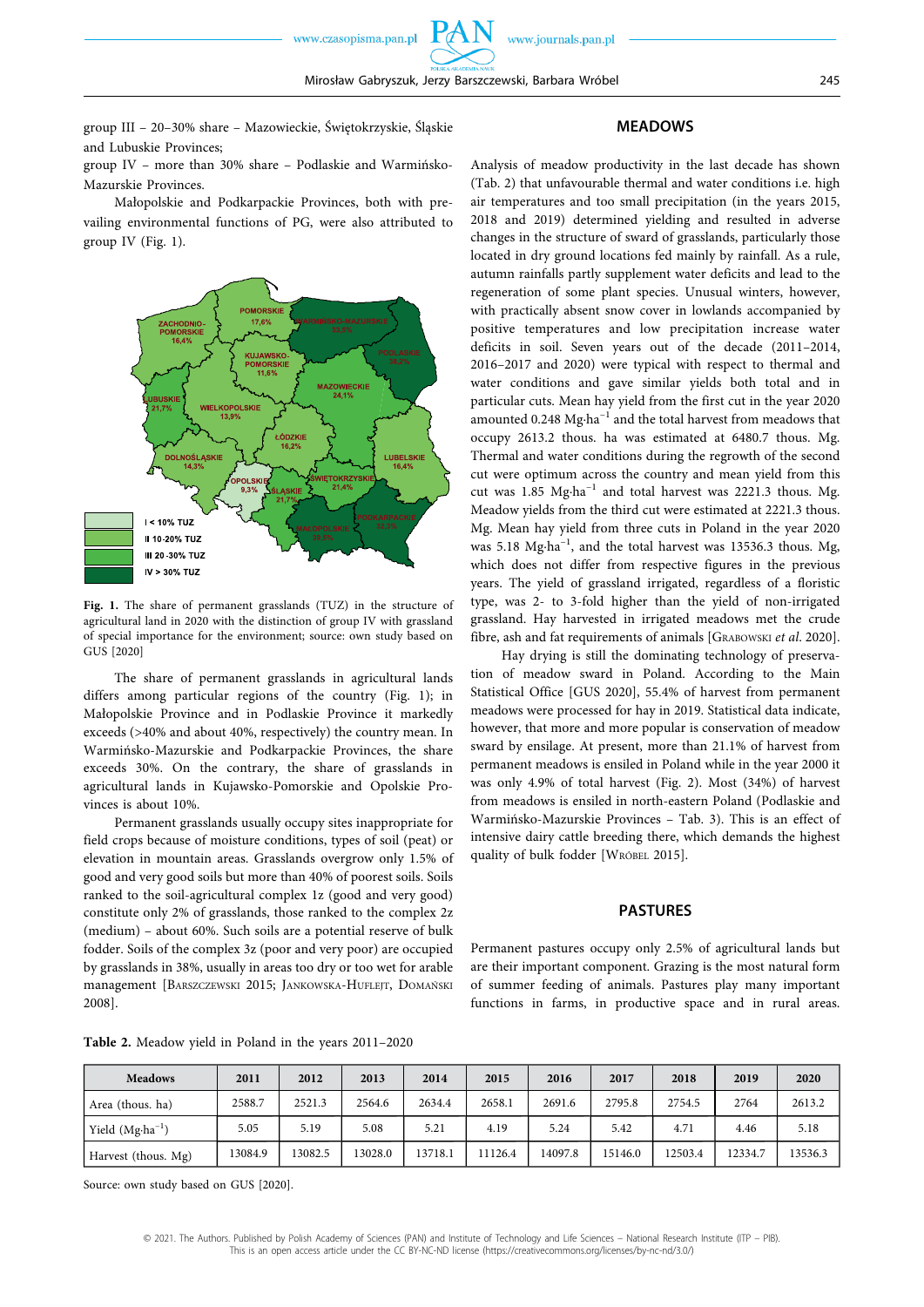

Fresh feeding

Grazed

**Fig. 2.** Structure of harvests from permanent meadows in Poland (no data for the year 2010); source: own elaboration based on GUS [2020]

**Table 3.** Percentage structure of harvest from permanent meadows in the year 2019 (sum of three cuts)

|                         | Meadow grass intended for |              |                  |          |
|-------------------------|---------------------------|--------------|------------------|----------|
| Province                |                           | green fodder | Used as          |          |
|                         | hay                       | ensiled      | currently<br>fed | pastures |
| Poland                  | 55.4                      | 21.1         | 9.8              | 13.6     |
| Dolnośląskie            | 54.9                      | 13.3         | 11.8             | 20.0     |
| Kujawsko-Po-<br>morskie | 55.5                      | 15.1         | 15.7             | 13.8     |
| Lubelskie               | 83.6                      | 2.0          | 10.3             | 4.0      |
| Lubuskie                | 53.4                      | 11.7         | 12.5             | 22.4     |
| Łódzkie                 | 62.0                      | 9.5          | 13.9             | 14.5     |
| Małopolskie             | 58.4                      | 12.0         | 11.9             | 17.7     |
| Mazowieckie             | 52.3                      | 32.0         | 7.5              | 8.3      |
| Opolskie                | 53.1                      | 28.5         | 9.5              | 8.9      |
| Podkarpackie            | 65.2                      | 6.4          | 8.7              | 19.8     |
| Podlaskie               | 44.4                      | 34.7         | 7.6              | 13.3     |
| Pomorskie               | 57.7                      | 17.1         | 9.9              | 15.3     |
| Śląskie                 | 49.0                      | 20.9         | 13.3             | 16.8     |
| Świętokrzyskie          | 59.9                      | 11.7         | 12.5             | 15.9     |
| Warmińsko-<br>Mazurskie | 39.1                      | 29.7         | 11.2             | 20.1     |
| Wielkopolskie           | 62.5                      | 26.6         | 6.0              | 4.9      |
| Zachodniopo-<br>morskie | 43.0                      | 16.1         | 13.8             | 27.2     |

Source: own study based on GUS [2020].

Livestock grazing conducted from 2010 influenced the stabilisation of the species composition [KULIK *et al*. 2020]. They are able to provide big amounts of most valuable and cheapest fodder of high nutritive values. Pasture sward is the cheapest and most valuable fodder rich in proteins, energy, macro- and microelements and other substances favourably affecting animal health and the quality of obtained products (milk and meat). High quality of fodder is a guarantee of obtaining high efficiency of milking (18–20 l of milk per day) and daily body mass increments (0.8–1 kg per head). Pasture sward should be dominated by grasses (60–70%) and legumes (10–30%) with admixture of herbs

(up to 10%) as dietetic and taste components. Most favourable content of fodder components and their appropriate proportions are obtained when the sward is 15–18 cm high [BARSZCZEWSKI *et al*. 2015].

On a good pasture, sward should cover no less than 90% of its area. Dense sward guarantees yields of about 0.54 Mg∙ha–1 of green biomass per 1 cm of height increment above 5 cm. Such density enables an uptake of 12–14 kg dry weight during 8–10 h of grazing by cow. Appropriate density of sward increases the resistance of sward against trampling by animals when grazing, which is especially important on organic soils [WASILEWSKI 2015].

Distribution of pastures varies across different regions of the country. Their share is highest in Warmińsko-Mazurskie Province, where they occupy more than 90 thous. ha. The smallest areas of pastures can be found in Opolskie Province (slightly more than 3 thous. ha) and in Podkarpackie Province (slightly less than 4.5 thous. ha). Total annual yield from pastures was 16.0 Mg⋅ha<sup>-1</sup> in the year 2019 being slightly higher than in the previous season. Harvests from pastures in the same year were, however, lower than in the preceding year and amounted 5 832 040.5 Mg (Tab. 4).

**Table 4.** Yields and harvest from permanent pastures in the year 2019

| Province                | Area<br>(ha) | <b>Yields</b><br>$(Mg \cdot ha^{-1})$ | <b>Harvest</b><br>(Mg) |  |
|-------------------------|--------------|---------------------------------------|------------------------|--|
| Poland                  | 363842       | 16.0                                  | 5832040.5              |  |
| Dolnośląskie            | 18697        | 13.8                                  | 257727.5               |  |
| Kujawsko-<br>Pomorskie  | 13682        | 17.3                                  | 236336.8               |  |
| Lubelskie               | 10264        | 16.6                                  | 170658.0               |  |
| Lubuskie                | 13370        | 15.4                                  | 205850.5               |  |
| Łódzkie                 | 10658        | 16.2                                  | 173068.3               |  |
| Małopolskie             | 19510        | 14.3                                  | 278502.2               |  |
| Mazowieckie             | 49340        | 12.5                                  | 616137.6               |  |
| Opolskie                | 3075         | 16.0                                  | 49284.1                |  |
| Podkarpackie            | 24728        | 13.8                                  | 341097.1               |  |
| Podlaskie               | 37541        | 19.6                                  | 734637.8               |  |
| Pomorskie               | 22124        | 16.5                                  | 363935.4               |  |
| Śląskie                 | 7428         | 19.4                                  | 143809.5               |  |
| Świętokrzyskie          | 4429         |                                       | 60776.3                |  |
| Warmińsko-<br>Mazurskie | 94124        | 17.8                                  | 1678731.7              |  |

Source: own study based on GUS [2020].

## **CONTRIBUTION OF PERMANENT GRASSLANDS TO SMALL WATER RETENTION**

Compared with other European countries, water resources in Poland are small and their status is an effect of improper reclamation measures applied in agriculture and forestry in the post-war years and of clearly visible climate changes like snowless winters and extreme droughts due to long-term deficits of rainfall. It is estimated that the amount of resources in this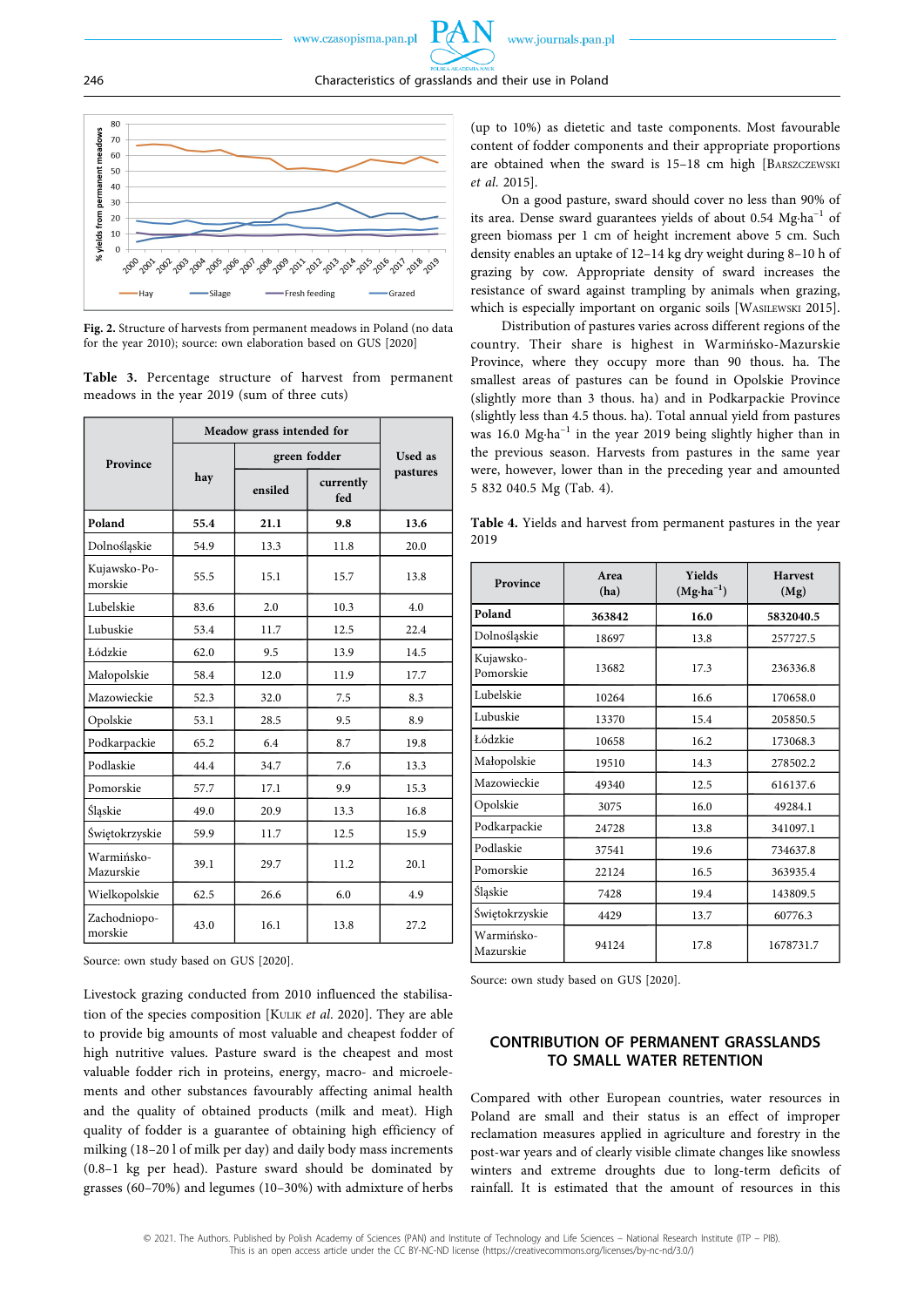Central and Eastern Europe is reduced by about 70% compared to the average for Europe. In drought periods it comes to limitation of economic activity, including agriculture [PATRO, ZUBALA 2020]. Improving water productivity (WP) through deficit irrigation is crucial in water-scarce areas. To practice deficit irrigation, the optimum level of water deficit that maximizes WP must be investigated [TADESSE *et al*. 2020].

Increasing water deficits are also an outcome of long-lasting interference of humans in landscape, which has not enlarged water retention (deforestation, drying bogs, peat exploitation, field and grassland drainage) but rather accelerated water outflow from the area (straightening of water courses, elimination of postglacial water holes, enforcement and technical built-up of river banks etc.) [KĘDZIORA 2007]. That is why the role of grasslands is so important for controlling water relations by turning surface runoff into infiltration. Economic and ecological role of water is determined not only by its absolute amount in a given area but also by water retention time in landscape. The latter depends on plant cover and on the time of water runoff to rivers [KĘDZIORA 2007; JANKOWSKA-HUFLEJT 2007]. Wet meadows situated usually in river valleys on alluvial soils play important role in water retention. They are able to accumulate about 10 mln  $m<sup>3</sup>$  of water. Wet meadows constitute 20% of grasslands in Poland.

Large amounts of water are retained during the snow melt and after heavy rainfalls. Spring maintenance of water on soil surface (up to 30 days) does not make harm to plants; on the contrary, it stimulates their growth and supports species diversity. However, water remaining on soil surface in summer for more than three days may cause losses of plants less resistant to air deficit. Apart from forests, permanent grasslands play an important role in increasing air humidity. Grasslands use a lot of water – coefficient of transpiration equals  $400-700$  dm<sup>3</sup> of water per 1 kg dry mass. Only small part of this water is used, however, for biomass production. Therefore, grasslands enrich the atmosphere with about 5 mln dm<sup>3</sup> of water from 1 ha of meadows and with 4.2 mln dm<sup>3</sup> of water from 1 ha of pastures. After nightly cooling, water in a form of vapour, mist or fog, and even as rain, partly returns on grasslands or on adjacent areas (including arable lands) thus improving moisture conditions of the latter.

The efficiency of water retention by any grassland largely depends on the content of humic substances in soil. The largest reserve of humus can be found in grasslands long covered by grasses. It is estimated that increasing organic matter content in soil by 1% increases water retention by 10 mm in top 30 cm soil layer.

#### **HAZARDS AND PROTECTION OF PERMANENT GRASSLANDS**

The existence of meadow communities is a result of human activity. Therefore, maintenance and functioning of grasslands requires human interference through mowing or pastoral use. Now, a serious problem in the protection of meadows is the abandonment of their mowing and a switch to animal grazing [JANKOWSKA-HUFLEJT, DOMAŃSKI 2008]. Abandoned management of meadows may cause secondary succession, which ends up in their phytosociological impoverishment. Finally, meadows may

disappear from agricultural environment of our country. Meadows are also eliminated by their reclassification to arable lands or by afforestation [BURCZYK *et al*. 2018]. Disappearing meadows need protection, restoration or maintenance by traditional methods of management. Specific role in nature protection is attributed to the maintenance or recovery of grassland diversity through partial keeping extensive (the socalled semi-natural) grasslands devoid of fertilisation. Extensive management of grasslands means single or double mowing, moderate organic fertilisation and the first cut delayed until the stage of flowering [JANKOWSKA-HUFLEJT, DOMAŃSKI 2008]. Such actions will help maintaining biodiversity in agricultural landscape and provide ecological stability of species-rich meadow communities, which harbour many animal species including rare and protected ones [BURCZYK *et al*. 2018].

Key factors of the proper use of grasslands are rational technologies, which largely determine the amount and quality of produced fodder and environmental quality. Technological innovations focussed on renovation and improvement of botanical composition are particularly important for dairy farms which require fodder of the best quality parameters. Among methods of sowing and undersowing, technology is important but selection of appropriate plant species and varieties able to easily spread within old sward are crucial as well. Mixtures of seeds should be composed of grasses and legumes to maintain biodiversity and to restrict nitrogen fertilisation [JANKOWSKA-HUFLEJT, DOMAŃSKI 2008]. One percent of legumes introduces annually 3–4 kg N∙ha–1, which allows for reducing nitrogen fertilisation of grasslands by 3 kg∙ha–1.

European Strategy for Biodiversity till 2030 under the title "Restoring nature to our life" published by European Commission on 20<sup>th</sup> May 2020 [EC 2020] formulates the goals pertaining to restoration of degraded ecosystems and their sustainable management through:

- increasing production in the system of ecological agriculture,
- increasing the number of nature-friendly elements of agricultural landscape,
- halting and turning the trend of declining populations of pollinators,
- decreasing the use and risk associated with pesticides by 50% till 2030,
- preventing and limiting results of natural disasters,
- protecting soils from the effects of unfavourable factors.

Farms in Poland are obliged to maintain naturally valuable grasslands situated in areas of Natura 2000. There is also obligation in the country to keep the area of grasslands unchanged compared with area established in the reference year 2015. Both these goals are accompanied by:

- prohibition on ploughing or transforming naturally valuable permanent grasslands (in case of ploughing or transformation, farmer is obliged to recover the area into permanent grassland),
- prohibition on transformation of permanent grasslands when the index of grasslands share in agricultural lands decreases by more than 5% in relation to the index established in the reference year. Percentage change of the index relative to the index in reference year is established every year till 30<sup>th</sup> November by the Minister of Agriculture and Rural Development. Grassland protection is a criterion, based on which non-productive grounds are qualified to direct subsidies [ARiMR undated].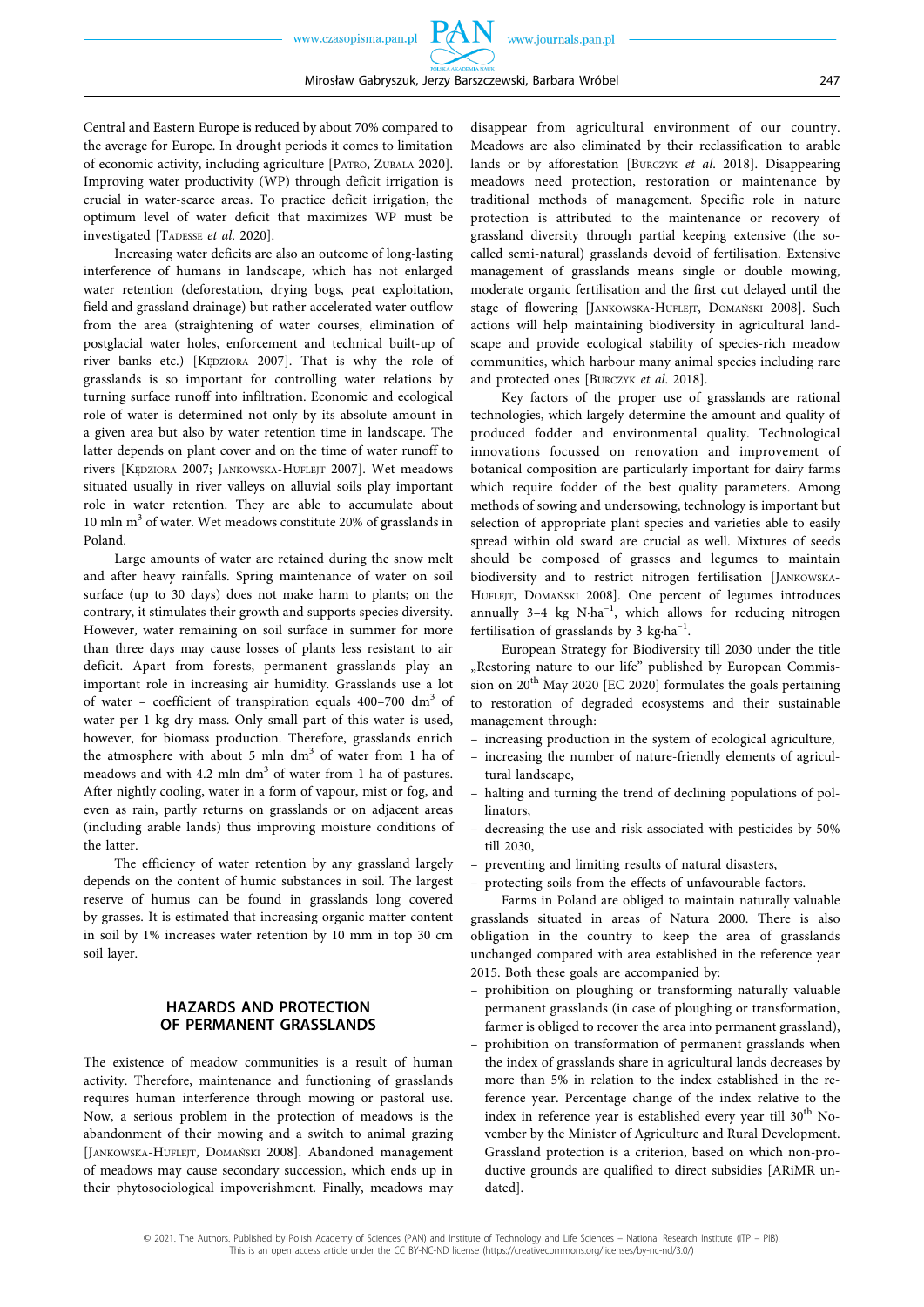### **CONCLUSIONS**

Farms in Poland are obliged to keep the area of grasslands unchanged compared with area established in the reference year 2015.

Permanent grasslands (PG) constitute most environmentfriendly way of using agricultural lands because of high natural and productive values thanks to their biodiversity.

Biodiversity is the key factor decisive for their high natural and productive values.

Apart from fodder production (productive function), grassland play many important non-productive functions: climatic, hydrological, protective, phyto-sanitary, healthful, landscape and aesthetic.

Grasslands play an important role in water retention. Not all types of grasslands may be used agriculturally. Out of 16 types of habitats, 10 may be used for production, the others are biologically valuable. The surface area of permanent grasslands in Poland has markedly decreased during the last decade. Now, they constitute slightly more than 20% of agricultural lands occupying 3127.8 thous. ha (in 2019) including 2764 thous. ha of meadows and 363.8 thous. ha of pastures.

#### **REFERENCES**

- ARiMR undated. Trwałe użytki zielone (TUZ) [Permanent grassland (TUZ)] [online]. Agencja Restrukturyzacji i Modernizacji Rolnictwa. [Access 19.09.2020] Available at: [https://archiwum.arimr.](https://archiwum.arimr.gov.pl/pomoc-unijna/platnosci-bezposrednie/platnosci-bezposrednie-w-roku-2018/platnosci-bezposrednie-w-roku-2018/platnosc-za-zazielenienie/trwale-uzytki-zielone.html)  [gov.pl/pomoc-unijna/platnosci-bezposrednie/platnosci-bezpos](https://archiwum.arimr.gov.pl/pomoc-unijna/platnosci-bezposrednie/platnosci-bezposrednie-w-roku-2018/platnosci-bezposrednie-w-roku-2018/platnosc-za-zazielenienie/trwale-uzytki-zielone.html)[rednie-w-roku-2018/platnosci-bezposrednie-w-roku-2018/plat](https://archiwum.arimr.gov.pl/pomoc-unijna/platnosci-bezposrednie/platnosci-bezposrednie-w-roku-2018/platnosci-bezposrednie-w-roku-2018/platnosc-za-zazielenienie/trwale-uzytki-zielone.html)[nosc-za-zazielenienie/trwale-uzytki-zielone.html](https://archiwum.arimr.gov.pl/pomoc-unijna/platnosci-bezposrednie/platnosci-bezposrednie-w-roku-2018/platnosci-bezposrednie-w-roku-2018/platnosc-za-zazielenienie/trwale-uzytki-zielone.html)
- BARSZCZEWSKI J. 2008. Kształtowanie się obiegu składników nawozowych w produkcyjnym gospodarstwie mlecznym w warunkach dochodzenia do zrównoważonego systemu gospodarowania [Shaping the circulation of nutrients in a production dairy farm under the conditions of achieving a sustainable management system]. Woda-Środowisko-Obszary Wiejskie. Rozprawy naukowe i monografie. Nr 23. Falenty. Wydaw. IMUZ. ISBN 978-83- 88763-72-4 pp. 123.
- BARSZCZEWSKI J. 2015. Stan trwałych użytków zielonych i ich wykorzystanie w kraju. W: Racjonalne wykorzystanie produkcyjnego potencjału trwałych użytków zielonych w Polsce w różnych warunkach glebowych i systemach gospodarowania [The condition of permanent grasslands and their use in the country. In: Rational use of the production potential of permanent grasslands in Poland in various soil conditions and management systems]. Ed. J. Barszczewski. Woda-Środowisko-Obszary Wiejskie. Rozprawy naukowe i monografie. Nr 40. Falenty. Wydaw. ITP p. 16–35.
- BARSZCZEWSKI J., WASILEWSKI Z., MENDRA M. 2015. Racjonalne użytkowanie pastwisk niżowych [Rational use of lowland pastures]. Falenty. Wydaw. ITP pp. 24.
- BARSZCZEWSKI J., WESOŁOWSKI P. 2015. Użytkowanie kośne oraz nawożenie łąk. W: Racjonalne wykorzystanie produkcyjnego potencjału trwałych użytków zielonych w Polsce w różnych warunkach glebowych i systemach gospodarowania [Mowing use and fertilization of meadows. In: Rational utilisation of production potential of permanent grasslands in Polish in various soil conditions and systems of management]. Ed. J. Barszczewski. Woda-Środowisko-Obszary Wiejskie. Rozprawy naukowe i monografie. Nr 40. Falenty. Wydaw. ITP p. 57–83.
- BURCZYK P., GAMRAT R., GAŁCZYŃSKA M., SARAN E. 2018. Rola trwałych użytków zielonych w zapewnieniu stanu równowagi ekologicznej środowiska przyrodniczego [The role of permanent grasslands in ensuring the ecological balance of the natural environment]. Woda-Środowisko-Obszary Wiejskie. T. 18. Z. 3(63) p. 21–37.
- EC 2020. Biodiversity strategy for 2030 [online]. [Access 19.09.2020]. Available at: [https://ec.europa.eu/environment/strategy/biodiver](https://ec.europa.eu/environment/strategy/biodiversity-strategy-2030_en#the-business-case-for-biodiversity)[sity-strategy-2030\\_en#the-business-case-for-biodiversity](https://ec.europa.eu/environment/strategy/biodiversity-strategy-2030_en#the-business-case-for-biodiversity)
- GRABOWSKI K., GRZEGORCZYK S., OLSZEWSKA M., ŁACHACZ A. 2020. The effect of long-term wastewater irrigation on the botanical composition of meadow sward, yield and nutritional value of hay. Journal of Elementology. Vol. 25(3) p. 823–834. [DOI 10.5601/](https://doi.org/10.5601/jelem.2019.24.4.1925) [jelem.2019.24.4.1925.](https://doi.org/10.5601/jelem.2019.24.4.1925)
- GRZYB S., PROŃCZUK J. 1995. Podział i waloryzacja siedlisk łąkowych oraz ocena ich potencjału produkcyjnego. W: Kierunki rozwoju łąkarstwa na tle aktualnego poziomu wiedzy w najważniejszych jego działach [Division and valorization of meadow habitats and assessment of their production potential. In: Directions for the development of meadowland in the context of the current level of knowledge in its most important sections]. Materiały Ogólnopolskiej Konferencji Łąkarskiej. 27–28.09.1994 Warszawa. Wydaw. SGGW p. 51–63.
- GUS 2020. Produkcja upraw rolnych i ogrodniczych w 2019 r. [Production of agricultural and horticultural crops in 2019]. Warszawa. Główny Urząd Statystyczny p. 31–39.
- JANKOWSKA-HUFLEJT H. 2007. Rolno-środowiskowe znaczenie trwałych użytków zielonych [Agri-environmental importance of permanent grassland]. Problemy Inżynierii Rolniczej. Nr 1 p. 23–34.
- JANKOWSKA-HUFLEJT H., BARSZCZEWSKI J., MORACZEWSKI R. 2009. Uwarunkowania i stan gospodarowania na użytkach zielonych w kraju i w woj. podlaskim [Conditions and management of grasslands in the country and in the voivodeship Podlasie]. Wiadomości Melioracyjne i Łąkarskie. Nr 2 p. 73–77.
- JANKOWSKA-HUFLEJT H., DOMAŃSKI P.J. 2008. Aktualne i możliwe kierunki wykorzystania trwałych użytków zielonych w Polsce [Current and possible directions of using permanent grasslands in Poland]. Woda-Środowisko-Obszary Wiejskie. T. 8. Z. 2b(24) p. 31–49.
- KĘDZIORA A. 2007. Przyrodnicze podstawy ochrony ekosystemów rolniczych [Natural basis for the protection of agricultural ecosystems]. Fragmenta Agronomica. T. 24. Nr 3(95) p. 213–223.
- KOSTUCH R., NAZARUK M. 2000. Osiągnięcia gospodarki łąkowopastwiskowej w kończącym się stuleciu [Achievements of meadow and pasture management in the ending century]. Wiadomości Melioracyjne i Łąkarskie. Nr 1 p. 20–26.
- KULIK M., WARDA M., GAWRYLUK A., BOCHNIAK A., PATKOWSKI K., LIPIEC A., GRUSZECKI T.M., PLUTA M., BIELIŃSKA E., FUTA B. 2020. Grazing of native livestock breeds as a method of grassland protection in Roztocze National Park, eastern Poland. Journal of Ecological Engineering. Vol. 21(3) p. 61–69. [DOI 10.12911/22998993/](https://doi.org/10.12911/22998993/118298) [118298.](https://doi.org/10.12911/22998993/118298)
- OKULARCZYK S. 2002. Ekonomiczne i ekologiczne możliwości produkcji mleka i wołowiny z wykorzystaniem użytków zielonych. W: Pasze z użytków zielonych czynnikiem jakości zdrowotnej środków żywienia zwierząt i ludzi [Economic and ecological possibilities of milk and beef production using grassland. In: Grassland fodder as a factor in the health quality of animal and human nutrition]. Falenty. Wydaw. IMUZ p. 66-72.
- PATRO M., ZUBALA T. 2020. Use of different forms of retention as the condition of sustainable management of water resources in rural environment. Journal of Water and Land Development. No. 44 p. 126–135. [DOI 10.24425/jwld.2019.127053.](https://doi.org/10.24425/jwld.2019.127053)